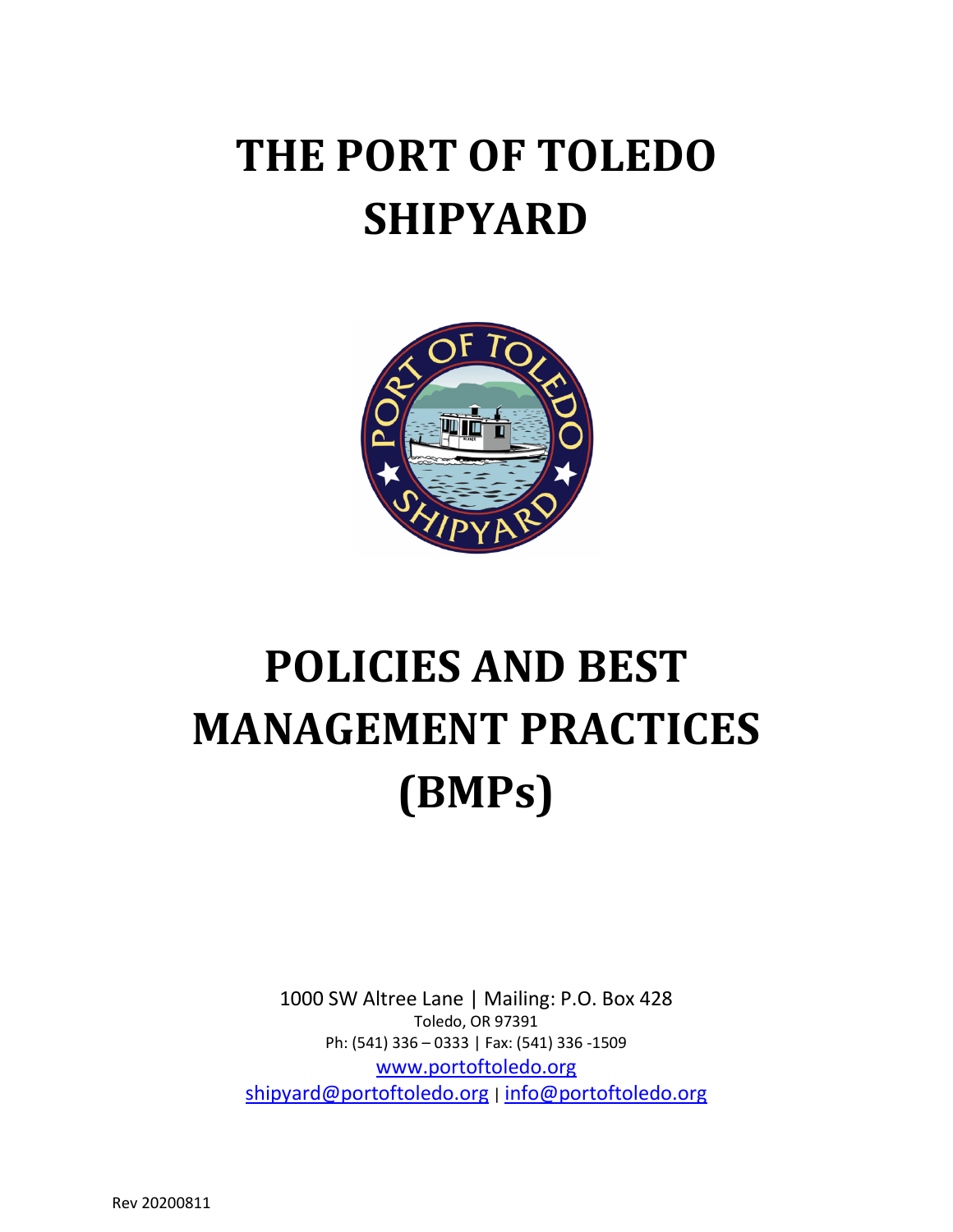# **The Port of Toledo is pleased that you chose to use our shipyard. The Port's intent is to provide the best service possible.**

This document applies to vessel owners, approved vendors/contractors, and service providers (all referred herein as Users). It combines policy, best management practices (BMPs) and suggestions that can help make your shipyard experience as efficient and productive as possible, yet prevent air, water and soil contamination. Please read it carefully, since you will sign a document that states you understand and will comply.

**Got an issue?** We can't fix it or improve service without understanding your concerns. Let staff know or contact the Shipyard Manager or Port Manager directly with your feedback.

#### **Shipyard Staff** is responsible:

- **All** haul/block/launch of vessels.
- **All** water-blasting.
- **All** removal and application on antifouling bottom paints.
- **All** welding/hot-work. **(Approved Vendors may participate in welding/hotwork)**

**Vessel owners** are responsible for:

- **Hiring** only vendors that are on the Port's list of "approved vendors."
- **Cleanliness** and safety of the immediate area surrounding their vessel.
- **Security** of their vessel.
- **Safety** of crew and vendors at their vessel's work site.
- **Complying** with Port of Toledo policies contained herein including compliance of their vendors and crew.

**Full voluntary compliance is expected.** Failure to adhere can result in unsafe actions and environmentally harmful activities. When violations occur, intentional or otherwise, work will be stopped until corrective measures are taken. Failure to properly follow and adhere to these practices and policies may result in suspension of user privileges, vessel impoundment, cleanup costs and/or fines.

Every user's full cooperation will help the Port of Toledo Shipyard maintain the facility with a minimal impact to the environment. The goal is to meet all regulatory requirements, prevent pollution, and provide a safe work environment for owner, crew, vendors and Port of Toledo staff. Any user who observes another individual in violation is encouraged to report it to the Shipyard Office and/or Shipyard Manager as soon as possible. The identity of anyone reporting a violation will be kept confidential.

Owners, crewmen and approved vendors performing work on boats shall comply with all applicable Federal (OSHA), State and Port of Toledo regulations, policies and procedures.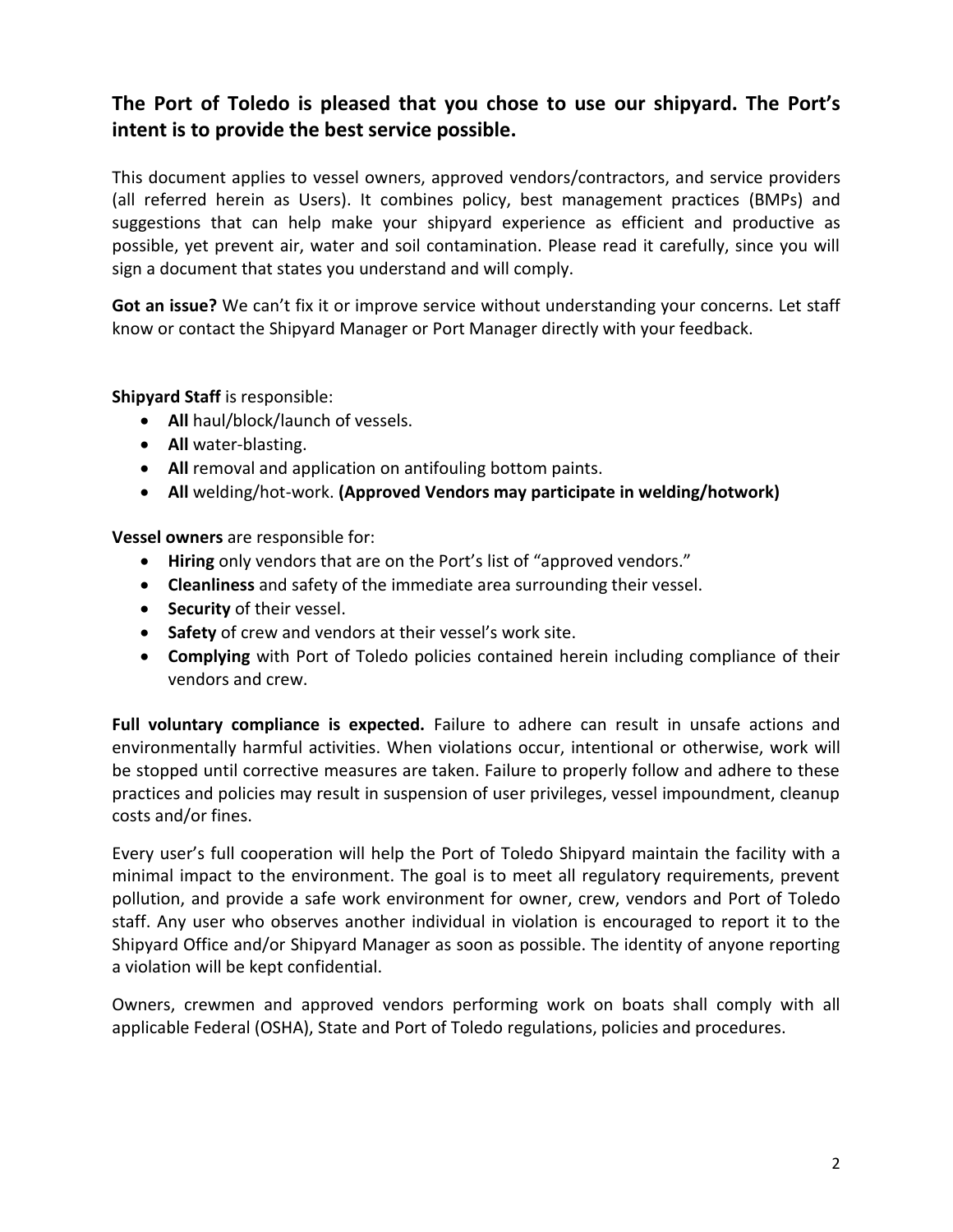**Hours of operation**: The yard will be routinely manned between the hours of 8:00 a.m. and 4:30 p.m. Monday - Friday. Phone: 541-336-0333.

Most boat haul outs and launches will be scheduled during regular business hours unless extenuating circumstances dictate otherwise. Overtime labor fees apply for haul outs and launches conducted outside of regular business hours.

**Security:** Vessel owners are responsible for their own security. When not actively working on a vessel, all tools, paints, and other materials should be secured to prevent vandalism and accidents.

Owner (and crew) agrees that the storing of any personal property upon Port property is at their own risk. The Port of Toledo does not assume responsibility for loss or damages to any property within the Port area. If for any reason the Port decides that the personal property is creating a hazard, the Port reserves the right to have the property removed from Port property without notifying the owner in advance. The Port reserves the right to remove the property and sell the property pursuant to Oregon law in the event the owner fails to pay applicable storage charges. Owner is responsible for any cost, plus ten percent including reasonable attorney fees incurred in removal or sale of the property due to a hazardous nature, nonpayment and/or abandonment.

#### **Important Notice**

**Refusal of Service:** The Port of Toledo reserves the right to refuse service to vessels that:

1) do not have a current marine survey, are in poor condition, are unsafe to lift, or may be damaged by lifting.

2) lack sufficient property and liability insurance.

3) have an inadequate work plan.

4) fail to comply with shipyard policies and best management practices.

5)The Port of Toledo Shipyard may refuse to provide service to any vessel, person, or company, at the Port Manager's discretion.

Such vessels may be lifted if the user signs a waiver and provides a performance bond in an amount equal to the yard fees plus the estimated cost to dispose of the vessel should removal become necessary.

**Disputes:** Disputes will be referred to a certified marine surveyor for a professional opinion of the vessel's fitness for haul-out. The user shall pay the cost of the surveyor. The Shipyard Manager reserves the right to make the final decision.

**Vendors & Contractors** who do not meet the Port of Toledo's minimum requirements for business licenses, insurance and professional certifications will not be allowed to offer services, other than to make deliveries.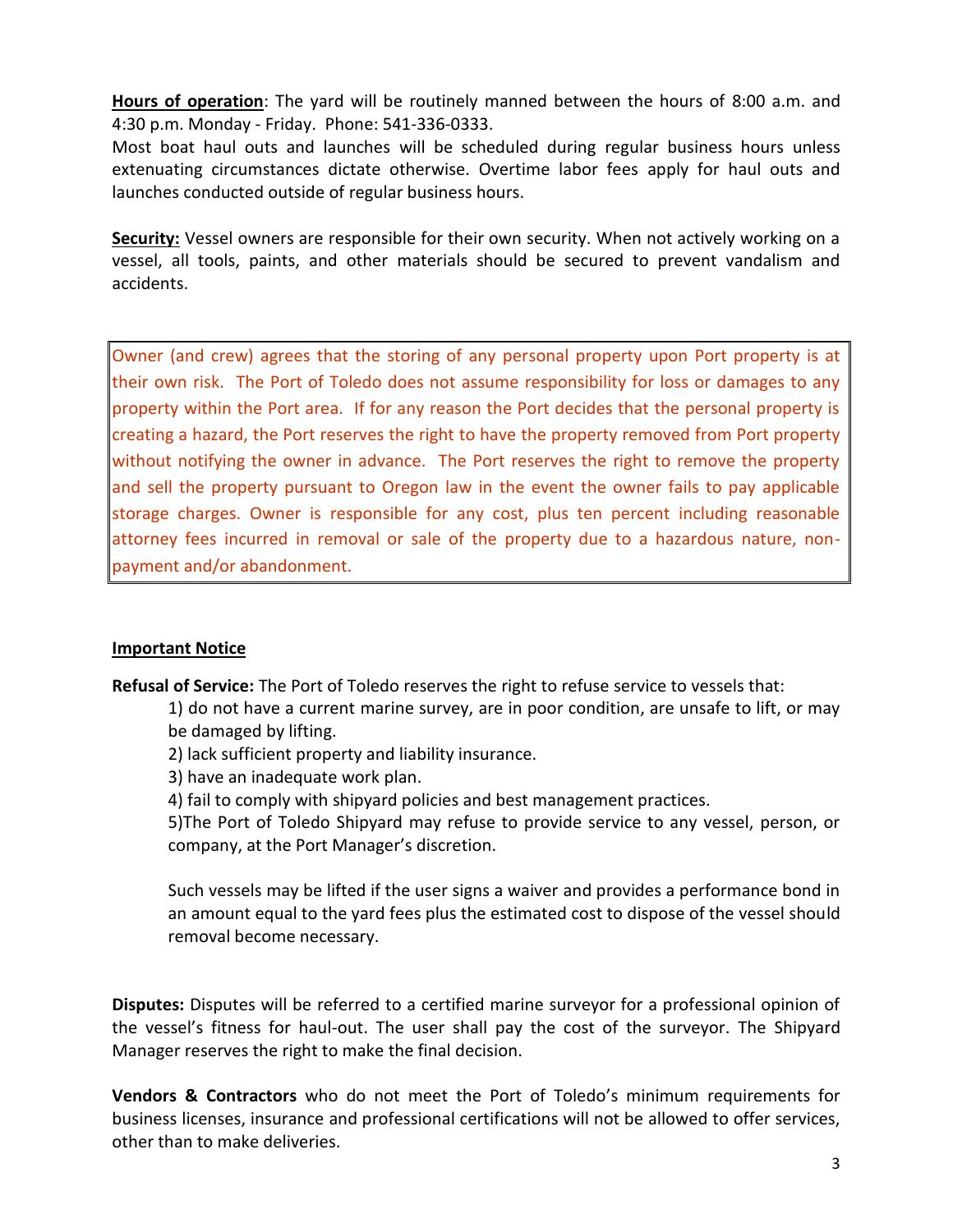Lost time: The Port of Toledo shall not be responsible for lost fishing time, or any other lost time to the vessel, while it is in the yard.

**Insurance:** Every vessel must provide proof of liability and property insurance that covers the vessel and crew during shipyard activities. **The Port of Toledo must be named as additional insured on the certificate.**

| <b>Minimum coverage</b>   |                                   |        |         | <b>Vendors</b> | <b>Vessels</b> |  |
|---------------------------|-----------------------------------|--------|---------|----------------|----------------|--|
| General                   | liability,                        | marine | artisan | \$1,000,000    | N/A            |  |
| liability, P & I          |                                   |        |         |                |                |  |
| General aggregate limit   |                                   |        |         | \$2,000,000    | \$250,000      |  |
|                           | Products hazard/operations hazard |        |         | \$1,000,000    | N/A            |  |
| aggregate limit           |                                   |        |         |                |                |  |
| Personal injury           |                                   |        |         | \$1,000,000    | \$250,000      |  |
| Damage to premises        |                                   |        |         | \$250,000      | \$250,000      |  |
| Medical expense limit     |                                   |        |         | \$5,000        | N/A            |  |
| Pollution liability       |                                   |        |         | \$1,000,000    | \$300,000      |  |
| <b>Hull and Machinery</b> |                                   |        |         | N/A            | \$ *           |  |

\*Sufficient to pay for disposal of the vessel should it become necessary

- At the Shipyard Manager or designee's discretion, a performance bond may be required for major hull modification or other projects requiring four weeks or more to accomplish.
- If vessel is not insurable or does not have insurance, a waiver of liability would be required to be signed and approved by the Port Manager or designee before any work could begin.

# **A. PLANNING A HAUL OUT**

**1. Scheduling.** 

- **Initial Planning.** A boat haul-out begins with a discussion and paperwork at the Shipyard Office. For projects beyond the basic water-blasting, bottom paint, and zincs, advance planning is necessary for an efficient shipyard experience. Plans to use outside vendors should be discussed and approved by Shipyard Manager.
- **Required Documents.** User Agreement, Paint History Form, Vessel insurance, and if applicable, hull drawings, blocking/lifting plan, USCG documentation, or State documentation. Be prepared to discuss fluids, freight, and equipment that are aboard the vessel.
- **Lay-days/Dry Moorage.** Due to limited space, the Port of Toledo shipyard cannot be used as a vessel storage site. The fee schedule encourages vessel owners to accomplish their boat projects on an efficient and timely basis. If it becomes obvious that you need or want to stay in the yard longer than originally scheduled, please ask in advance to ensure that space will be available in the yard.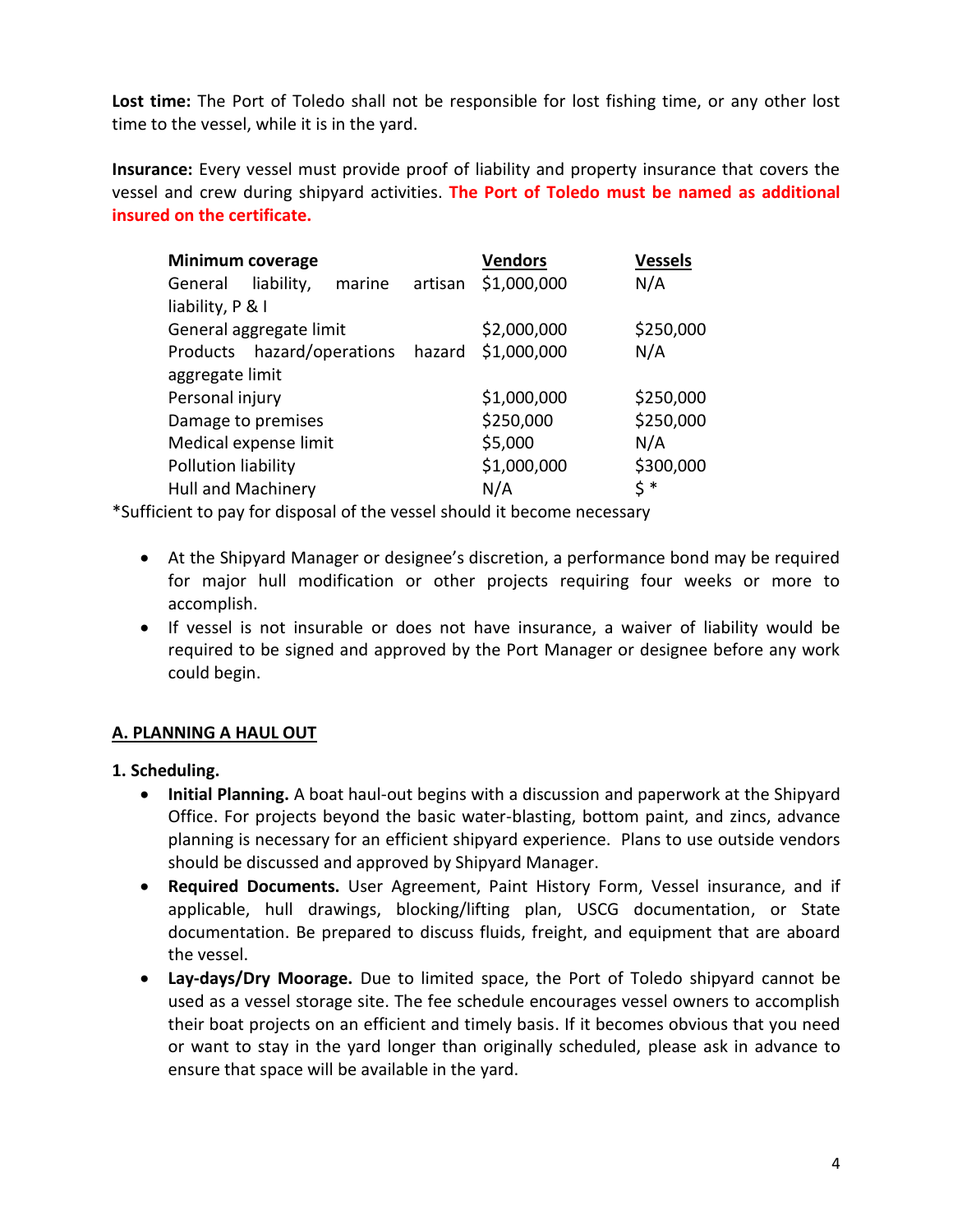#### **2. Lifting and Blocking Plans.**

| <b>ASCOM Lift Specifications</b> |          | <b>ACME Lift Specifications</b> |
|----------------------------------|----------|---------------------------------|
| Lift capacity                    | 660 tons | Lift capacity<br>85 ton         |
| Height                           | 53 feet  | 24 feet<br>Height               |
| Length                           | 80 feet  | 24 feet<br>Length               |
| Width                            | 46 feet  | Width<br>24 feet                |

- **Hull configuration.** Drawings/photos of the vessel's hull and the architect's blocking plan are very helpful and should be presented to, and discussed with, the Lift Operator and/or Shipyard Manager. If no drawings or photos of the vessel's hull are available, a diver will be required to place the straps and to insert blocking as may be necessary to prevent damage to underwater hull structure. If approved by the Lift Operator, owners may waive (in writing) the use of a diver. By signing a waiver, the owner accepts complete responsibility for damage to the straps and/or his vessel.
- **Sling placement.** The boat owner must agree to placement of slings and that such placement will not cause damage to fixtures and structure below the waterline. If there is no agreement, the vessel will not be lifted. All of the above details should be discussed in advance with the Lift Operator, Shipyard Manager, or designee. If the lift operator has reason to believe that there is hull damage due to a grounding or accident, a diver shall be hired, at the owner's expense, to ensure that straps are placed to avoid damaging them. It may be necessary to secure items on deck, remove unnecessary deck equipment or freight, lower masts or empty/remove liquids prior to lifting.

#### **3. Who is in charge?**

- The Lift Operator is in charge and responsible during all lifts. Owners, crewmen and vessel staff shall remain at a safe distance unless otherwise directed by the operator.
- Crew and skipper shall depart the vessel as soon as practical once the vessel is lifted. No one shall ride in a vessel during mobile lift movement within the yard.
- Owner concerns regarding sling placement and crew involvement should be discussed with the Shipyard Manager or Lift Operator prior to commencement of a lift.

#### **4. Work Plan (Large Projects)**

- Owners or an authorized agent for the vessel must present a written work plan. The plan should include information as to the general nature of the work to be accomplished, materials required and a schedule. Major structural modifications should be designed by a certified marine architect.
- Only shipyard staff or approved vendors may be hired to perform any service on vessels.
- The Shipyard Manager or designee will read over and approve the work plan

#### **5. Electrical Service: Standard 30 amp and 110-volt power is included in moorage prices.**

- Service available upon request. Additional fees apply.
- 480 volt, 3-phase / 120 volt, 30 amp / 208 volt, 3-phase / 240 volt, 3-phase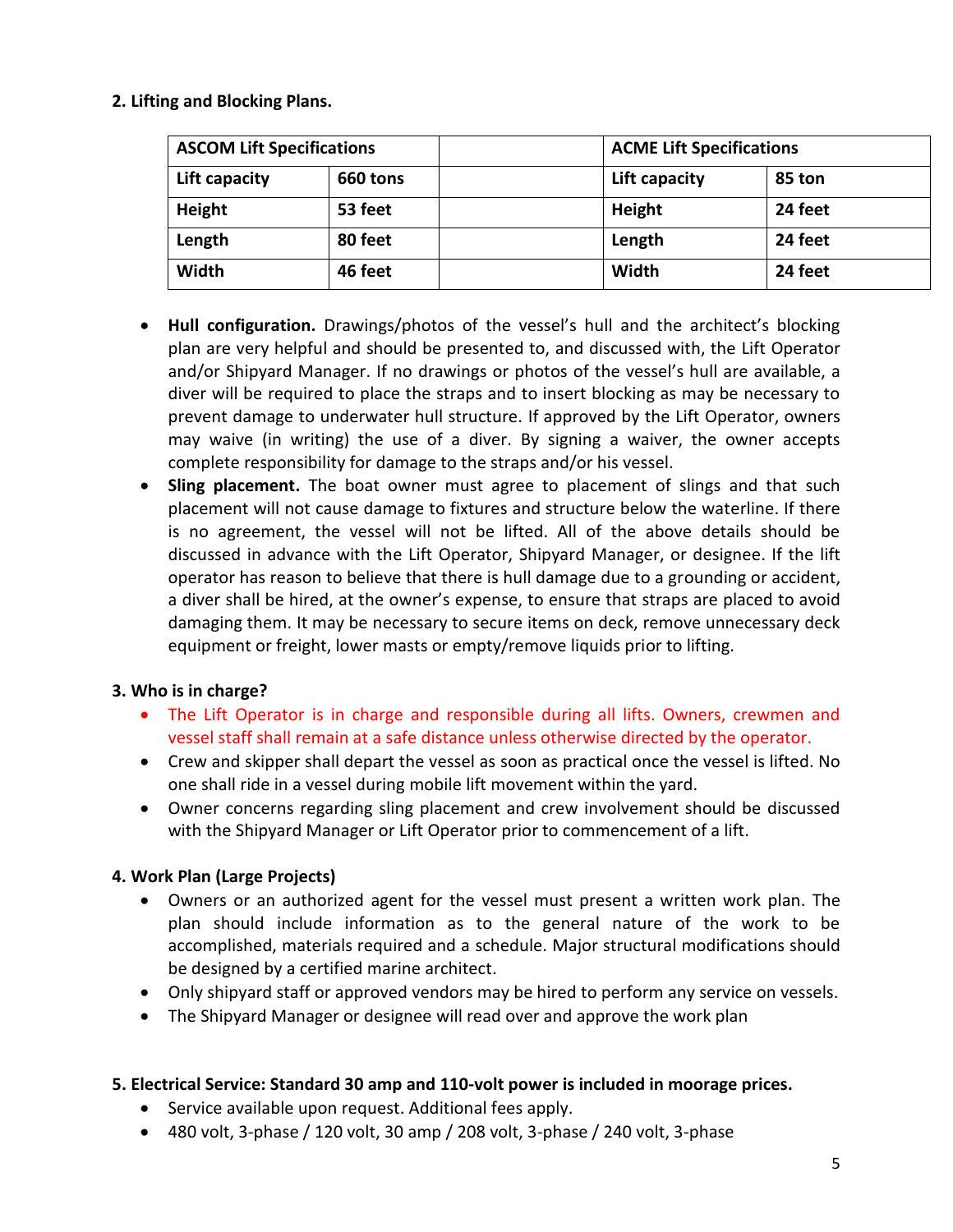#### **6. Materials.**

• Port of Toledo Shipyard has an onsite retail store that carries paint, zincs, tarps and sundries; special request items can be ordered, often with one-day delivery. All paints and zincs must be purchased through the Shipyard. Small power tools, ladders, scaffolding, and other items may be rented through the store, please ask for availability.

#### **ANTIFOULING BOTTOM PAINTS**

• All removal and application of antifouling bottom paints is to be done by Port of Toledo crew. This includes any removal; waterblasting, sanding, grinding, scraping, and any application; roller painting, spray painting, and brush painting. If it has bottom paint on it, please do not perform any work on it.

## **7. Other suggested arrangements to consider:**

- Electrical requirements for vessel and approved vendors
- Sandblasting
- Special blocking and additional moves
- Rental of special equipment
- Lighting

#### **B. LAUNCHING**

- All shipyard invoices must be paid prior to launch unless stated otherwise by the Shipyard Manager.
- Vessel launches must be planned much the same as the haul out. A minimum of 24 hours advance notice is required and must be coordinated with the Shipyard Manager/Lift operator.
- Weather conditions must be considered since the lift will not be operated during high winds.
- Your vessel must be ready to lift at the appointed time. Additional labor charges will apply if the vessel is not ready.
- The vessel's work area must be clean of all debris (i.e. paint chips, metal, discarded equipment, engine blocks/parts, lines, scaffolding, etc.) before the vessel will be launched.
- During a launch the lift operator is responsible and in charge. Owner concerns regarding sling placement and crew involvement should be discussed with the lift operator prior to the commencement of the lift. The captain and crew shall be ready to operate the vessel at the scheduled launch time. No one shall ride in a vessel during lift movement within the yard. Owners, captain and crew shall remain at a safe distance unless otherwise directed by the operator.

#### **C. HULL CLEANING, BLOCKING AND VERTICAL ACCESS**

#### **1. Power washing and scraping**

• Waterblasting, hull scraping and cleanup is to be done by Port of Toledo staff. Please make sure to turn off all bilge pumps before your vessel is lifted to prevent contaminants from being discharged onto the ground or into the water.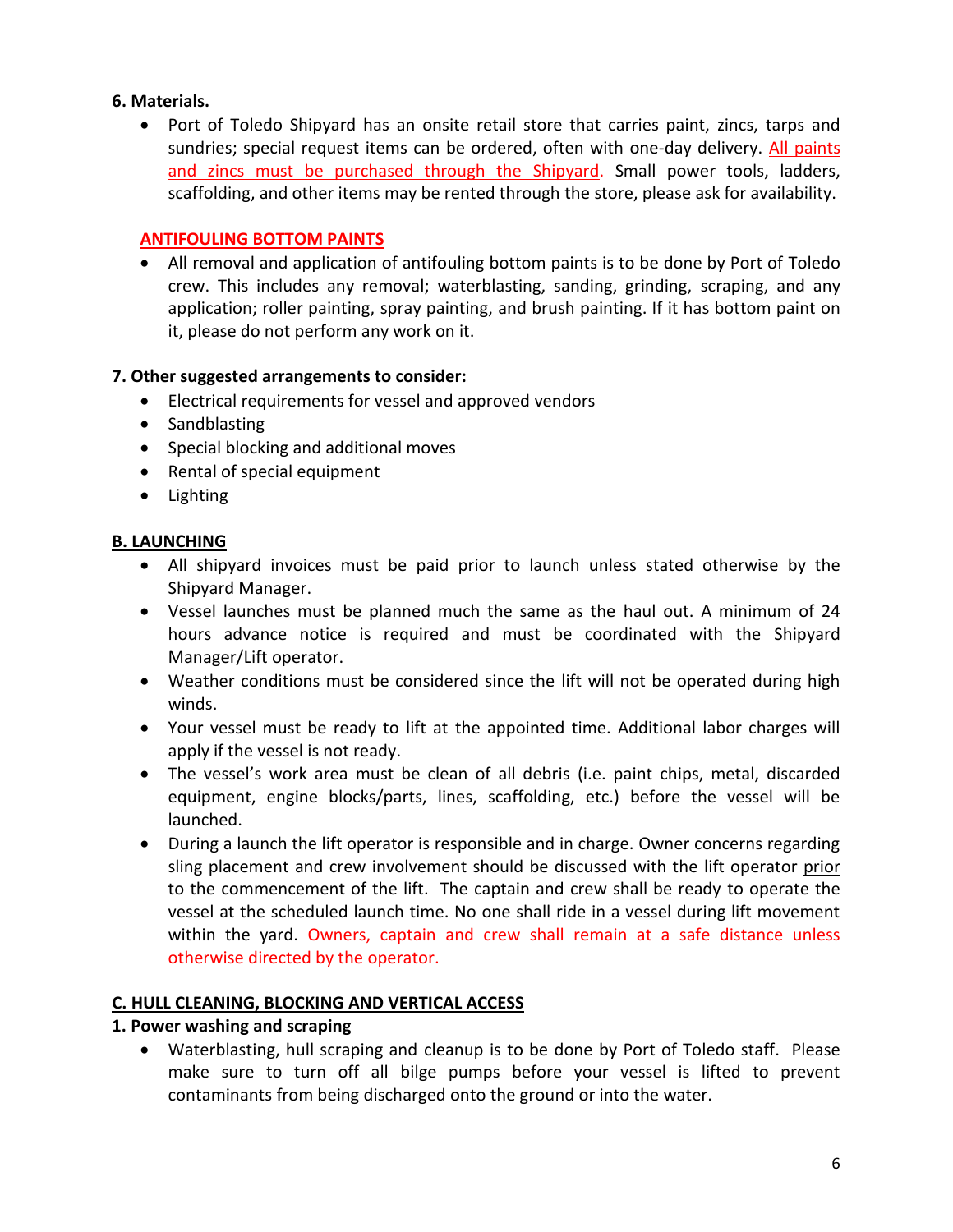# **2. Ground covers/tarps**

- Ground tarps are provided by the Port of Toledo Shipyard and must be on the ground before the vessel is blocked.
- Tarps should be swept or vacuumed daily by vessel owners and crew to avoid runoff and spreading of contaminants.
- Upon launching, all material from tarps must be collected and properly disposed of**.**

## **3. Blocking**

- Port of Toledo staff and the lift operator are responsible for all blocking. Once blocking is complete owners and crew are free to go to work.
- Under no circumstances shall owners or crew move or shift the blocking. If it is necessary to shift blocking, the lift operator and Port staff will do the work. Additional fees will apply.

# **4. Scaffolding, ladders, lifts, etc.**

• Ladders, scaffolding, man lifts and scissor lifts are available to rent through the Shipyard office. If a vessel owner chooses to use their own ladders and scaffolding they must be OSHA approved and used properly. Ladders should be secured to the vessel at all times.

#### **D. SANDBLASTING, GRINDING, SANDING AND SPRAY PAINTING**

## **1.** All Sandblasting and Spray Painting is to be done by Port of Toledo Staff

- These activities will take place in predetermined containment areas, located in upland containment areas approved by the Shipyard Manager or designee.
- Every possible effort must be made to prevent overspray; therefore, Port of Toledo Staff will decide when the conditions are appropriate for spray painting activities.
- Personal protective clothing and respirators shall be used as appropriate.
- All applicable OSHA/DEQ standards must be followed.

# **2. Sanding & Grinding**

- Vacuum grinding and vacuum sanding is required. A vacuum sander, or other approved power tool, shall be used for topside paint removal or a full enclosure, with proper ventilation and filters, is required.
- Topside paint sanded, scraped, or sand blasted shall be prevented from contaminating the soil, or becoming airborne. Particulate materials must not become airborne beyond the enclosed vessel.
- Work will be stopped if airborne particulate materials are observed.

# **E. WELDING**

- All Welding/Hot work is to be done by Port of Toledo staff or a Port of Toledo Approved Vendor. Vendors must be certified, licensed and insured.
- All OSHA standard welding practices must be followed.
- Fire watches and protective measures must be in place during all welding and cutting activities. The Port of Toledo staff can provide a fire watch is needed.
- Arc shields shall be used as appropriate and required.
- Gas free testing shall be done when appropriate. Fees may apply.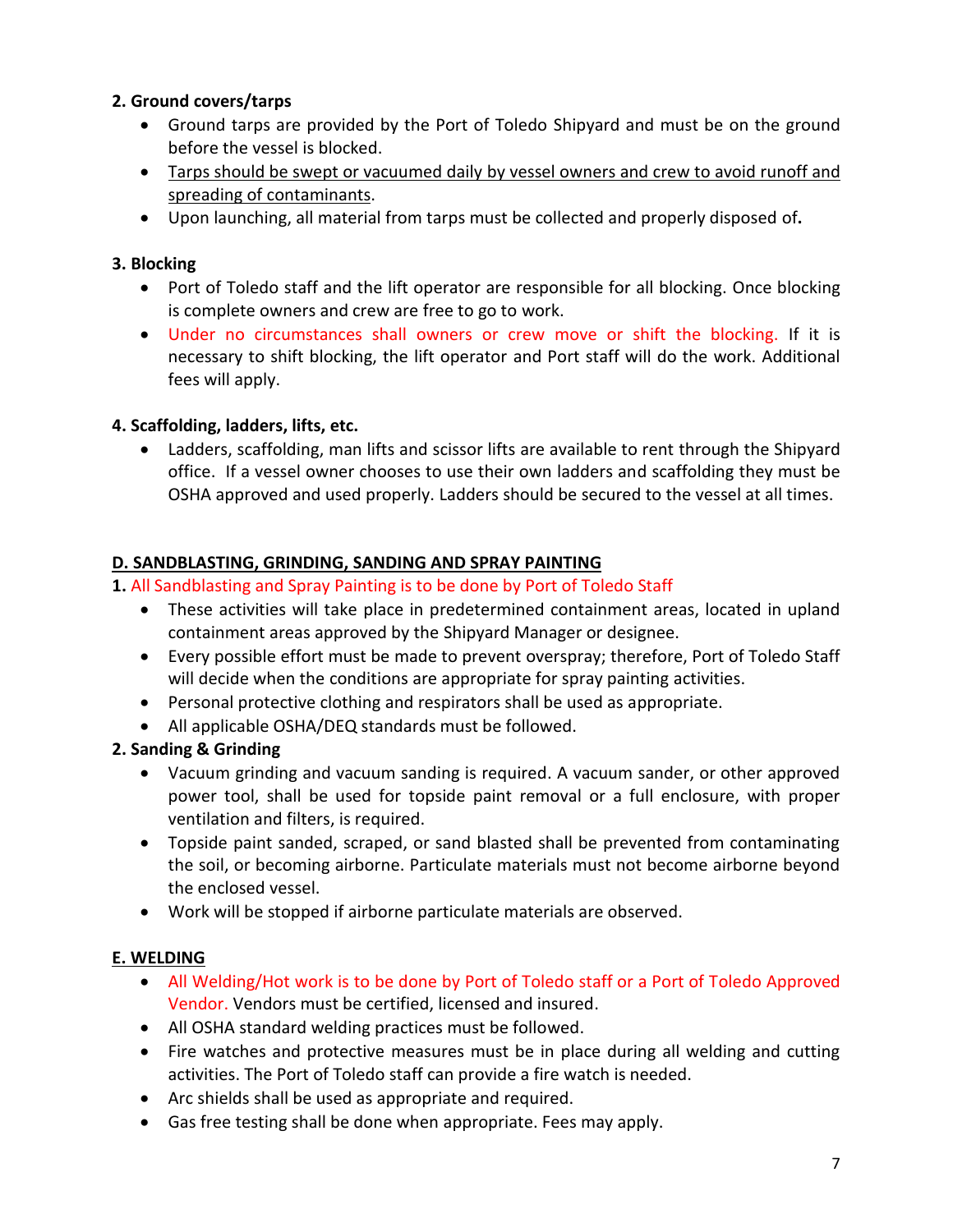- Welding on fuel tanks must comply with OSHA procedures.
- Mechanical ventilation shall be used when required by safety standards.

#### **F. HOUSEKEEPING AND CLEANLINESS**

**1. Area around each vessel.** The immediate area surrounding each vessel must be kept neat and clean at all times. No open trash cans, open containers of paint, oil, hazardous or other pollution-creating material shall be stored uncovered. All containers must be **closed** and stored under covers as may be appropriate.

**2. Inspections.** Shipyard personnel will periodically inspect the shipyard facility to ensure cleanliness. Violations must be immediately fixed to the satisfaction of shipyard staff unless approved by the Shipyard Manager or designee. The area around the boat must pass inspection prior to launch to avoid additional cleanup charges. Storage of any hazardous materials on site must be approved in advance by the Shipyard staff.

**3. Machinery.** Before removing machinery (i.e. engines, hydraulic motors and other equipment), all open fittings shall be sealed to prevent leakage of lubricating and cooling fluids. Through-hull fittings shall similarly be sealed to prevent leakage of contaminated bilge water or other liquids.

#### **4. Hazardous materials and waste disposal.**

- **General.** Everything must be properly and promptly disposed of at the time it is generated. Nothing should be left lying about. Ask if you need guidance for storage or disposal. Abandoned waste will be disposed of and billed to the vessel owner with applicable service fees. Empty cans, wood shavings, paper, or other debris must be placed in waste containers and the area cleaned on a daily basis and prior to departure.
- **Liquid Waste.** Hazardous and non-hazardous wastes must be properly separated and properly stored and/or disposed of. Hazardous wastes include, but are not limited to, such products as paints, thinners, antifreeze and gasoline. Non-hazardous wastes include, but are not limited to, such products as used engine oil, hydraulic oil, diesel fuel and bilge water. No liquid wastes may be drained onto the ground, into the river, or into storm drains. Violations could result in substantial fines and restriction of such violators from working in the shipyard. A waste containment disposal area is located in the shipyard. All waste containers must be properly labeled and stored in this area. No open containers of any liquids are to be left in the open where they could be filled with rain or tipped over causing potential runoff into the ground and water. Abandoning wastes without proper disposal is prohibited. Please ask Shipyard staff to assist you with any disposal needs or questions.
- **Solid Waste.** Filters, paint chips, paint cans, etc. may be disposed of into the large green trash dumpsters. These products, however, must be free of all liquids, have the lid firmly in place and the products must be inert. Ordinary trash generated in the shipyard facility should be placed in large green trash dumpsters. Recyclable products shall be placed in the designated blue recycle dumpsters. Please do not put recyclables in regular trash dumpsters. Dumpsters may not be used for disposal of any materials generated off-site. Covers on dumpsters shall remain **closed** except during the process of actual trash/recycle disposal in order to minimize rainwater entry. No solid wastes may be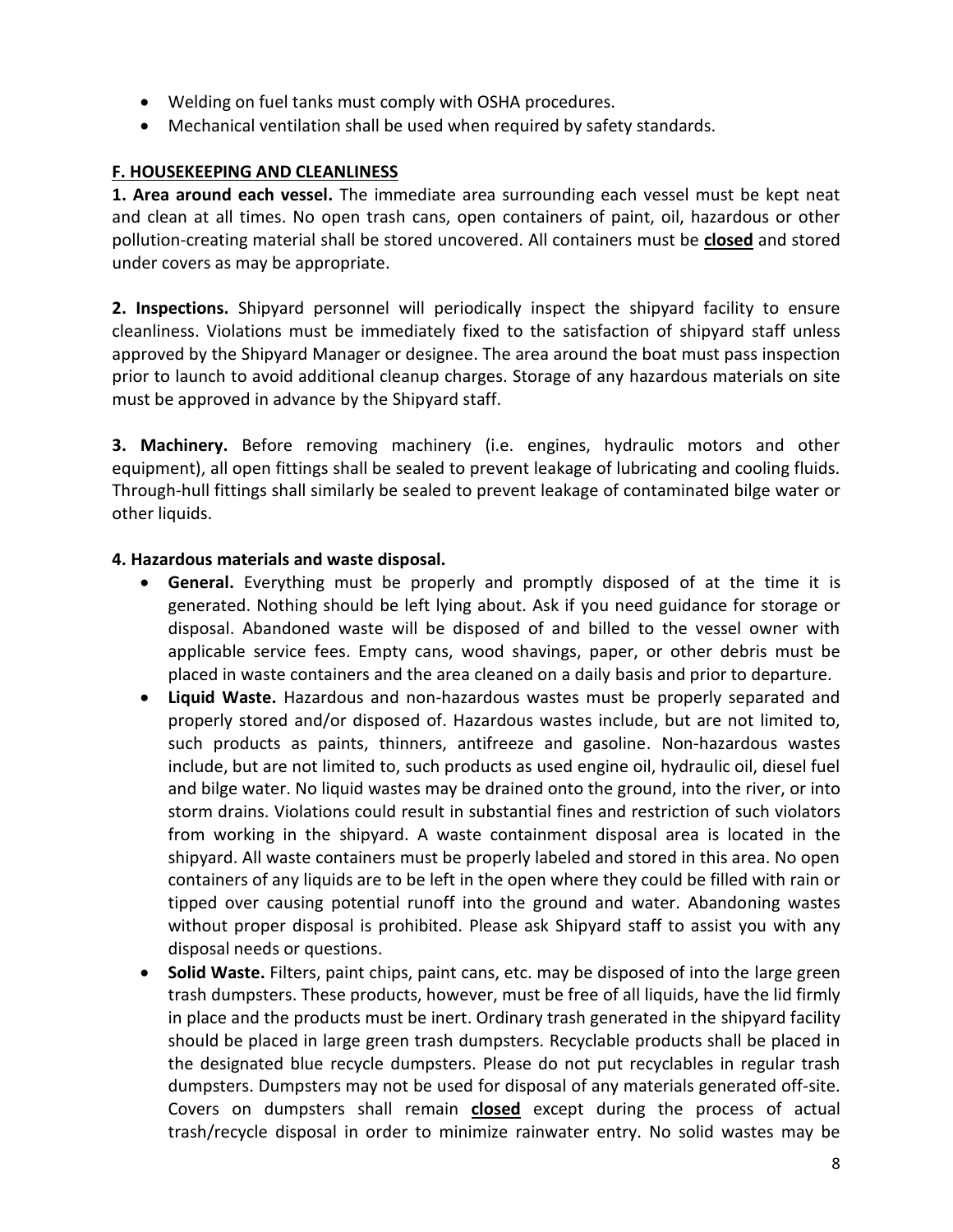disposed of onto the ground, into the water, or into storm drains. Any such violations could result in substantial fines and restriction of such violators from working in the shipyard. Abandoning wastes without proper disposal is prohibited.

- **Petroleum Waste.** Used oil and diesel may be disposed of at designated waste disposal area and will be recycled by the Port of Toledo, fees apply. Gasoline must be segregated from oil and disposed of in separate containers provided for that purpose. Other flammable materials like paint thinners and antifreeze must be segregated and properly disposed of in containers so marked. Spills must be reported to staff immediately. Staff will provide cleanup materials and technical guidance. Fees may apply.
- **Bilge Water.** Bilge water contaminated with oil, antifreeze, solvents or similar materials shall not be pumped overboard or emptied onto the ground of the shipyard or in river waters. It must be disposed of at the waste disposal area located in the shipyard. Vacuum truck service is available for bilge waste removal. Contact the shipyard Manager for assistance.
- **Sewage.** Direct discharge of sewage from vessel toilet facilities while in the shipyard facility is prohibited. All applicable systems shall be tagged and locked out to prevent accidental discharge while in the yard. Overboard through-hull ports must be plugged to prevent discharge. A private pump-out service is available for holding tank discharge. Contact the shipyard office for information or to schedule a pump-out. All substances prohibited by law from disposal in a sanitary sewer system (i.e., dangerous wastes, pesticides, flammable materials) shall not be disposed of in shipyard toilet facilities or into the sewer system, directly or indirectly, through vessel holding tanks.
- **Paint.** Liquid paints, thinners, solvents and similar materials are considered hazardous waste and must be disposed of properly.All containers must have lids that are capable of being sealed to prevent spillage during transport. They must be properly labeled. Accidental spills should be reported to staff for assistance and guidance in cleanup. Dry inert paint chips and dry empty containers may be disposed of in green trash dumpsters. Paint cans must be completely dry and have a lid on them before being placed in trash dumpsters. Paints and solvents shall be stored outside in proper sealed containers. Drip pans, tarps or other devices shall be used during the transferring of solvents or paints and during paint mixing. Please bring any used thinner to the Shipyard office for proper disposal.
- **Hazmat Storage.** Storage of oily rags, open paints, open solvents, open thinners, gasoline, or other flammable or explosive material is prohibited on or within the shipyard complex, except for gasoline stored aboard a vessel in U.L. or Coast Guard approved containers. Procedures involving hazardous or volatile materials which, when performed, can endanger other boats and persons or contaminate soils, ground water, or seawater are not permitted.

**5. Live-aboard policy.** Generally, living aboard is discouraged while the vessel is in the shipyard. If the vessel has holding facilities for grey and black water onboard the Shipyard Manager may give approval. Oil stoves should never be left unattended when burning. No alcohol shall be consumed in the shipyard or aboard vessels in the shipyard.